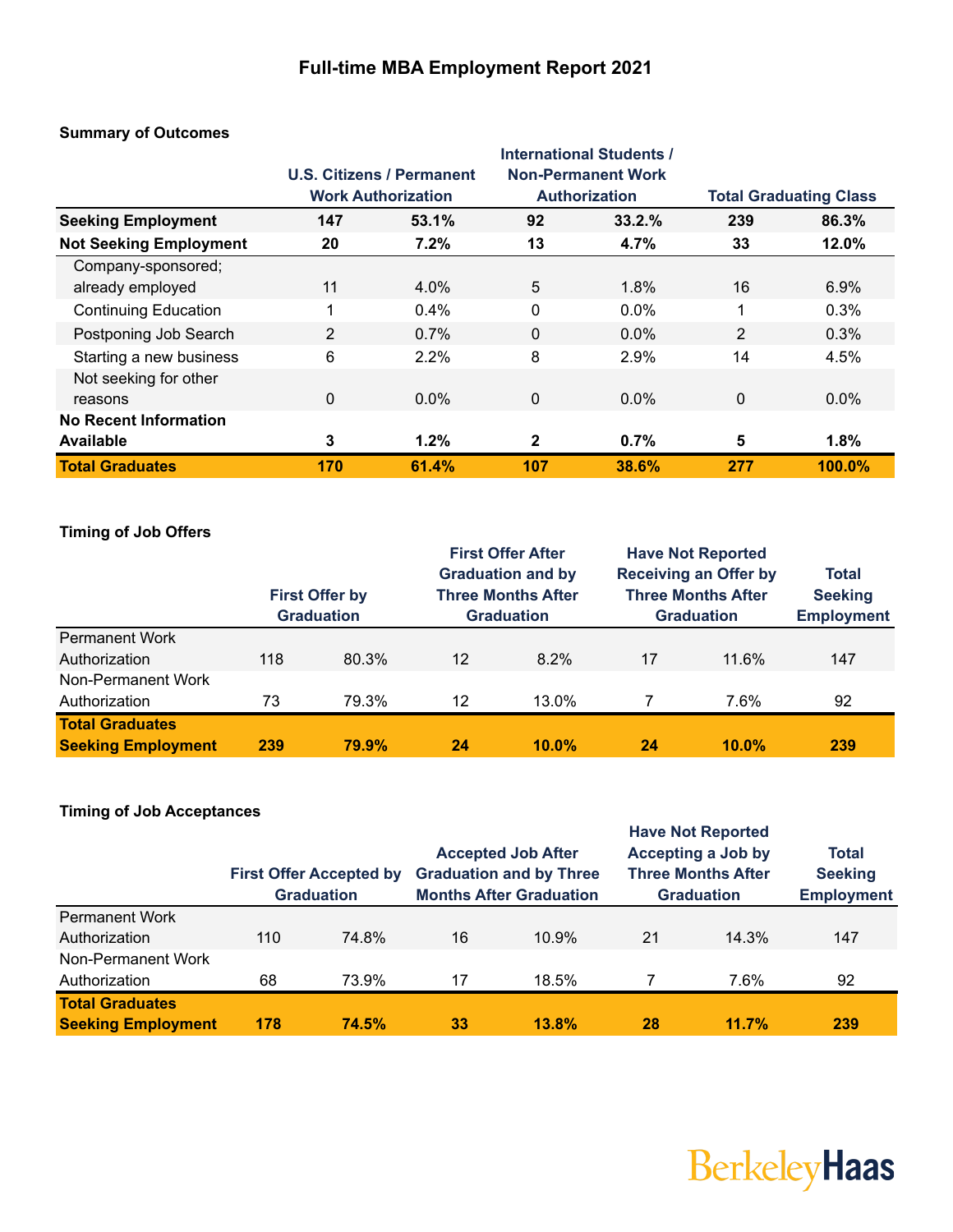### **Primary Source of Job**

|                                       | <b>Number</b> | <b>Percent</b> |
|---------------------------------------|---------------|----------------|
| <b>School-Facilitated Activities</b>  | 144           | 68.2%          |
| Haas Interviews - On & Off Campus     | 17            | 8.1%           |
| Internship Conversion                 | 84            | 39.8%          |
| <b>Job Postings</b>                   | 27            | 12.8%          |
| Haas Network / Resources              | 13            | $6.2\%$        |
| Other                                 | 3             | $1.4\%$        |
| <b>Student-Facilitated Activities</b> | 67            | 31.8%          |
| Personal Network orPrevious Employer  | 40            | 19.0%          |
| Internship Conversion                 | 10            | $4.7\%$        |
| Other                                 | 17            | 8.1%           |
| <b>Total Reporting</b>                | 211           | 100.0%         |

\*(i.e. job fairs/conferences, employer events, information meetings, school promoted job boards)

|                                       |                | <b>Graduates</b>     |                |                         |                  | <b>Median</b> |                 |                  |
|---------------------------------------|----------------|----------------------|----------------|-------------------------|------------------|---------------|-----------------|------------------|
|                                       |                | <b>Accepting New</b> |                | <b>Graduates</b>        | <b>Mean Base</b> | <b>Base</b>   | <b>Low Base</b> | <b>High Base</b> |
| <b>Industry</b>                       |                | <b>Employment</b>    |                | <b>Reporting Salary</b> | <b>Salary</b>    | <b>Salary</b> | <b>Salary</b>   | <b>Salary</b>    |
| Consulting                            | 60             | 28.4%                | 58             | 29.4%                   | \$157,571        | \$165,000     | \$80,000        | \$175,000        |
| <b>Consumer Packaged</b>              |                |                      |                |                         |                  |               |                 |                  |
| Goods                                 | 13             | 6.2%                 | 12             | 6.1%                    | \$124,667        | \$122,500     | \$110,000       | \$155,000        |
| Energy                                | 6              | 2.8%                 | 6              | 3.0%                    | \$152,833        | \$137,500     | \$110,000       | \$250,000        |
| <b>Financial Services</b>             | 26             | 12.3%                | 22             | 11.2%                   | \$140,863        | \$150,000     | \$72,000        | \$187,000        |
| Government                            | 4              | 1.9%                 | $\overline{4}$ | 2.0%                    | \$109,699        | \$103,062     | \$71,392        | \$161,280        |
| Healthcare (Including<br>Products and |                |                      |                |                         |                  |               |                 |                  |
| Services)                             | 14             | 6.6%                 | 13             | 6.6%                    | \$142,485        | \$135,000     | \$95,,000       | \$240,000        |
| Hospitality                           | 1              | 0.5                  | $\mathbf{1}$   | 0.5%                    | I/D              | I/D           | I/D             | I/D              |
| Manufacturing                         | 2              | 0.9%                 | $\overline{2}$ | 1.0%                    | I/D              | I/D           | I/D             | I/D              |
| Media/Entertainment                   | 3              | 1.4%                 | 3              | 1.5%                    | \$115,173        | \$120,000     | \$105,518       | \$120,000        |
| Non-Profit                            | 3              | 1.4%                 | 3              | 1.5%                    | \$138,333        | \$150,000     | \$90,000        | \$175,000        |
| <b>Real Estate</b>                    | $\overline{4}$ | 1.9%                 | 4              | 2.0%                    | \$113,750        | \$115,000     | \$100,000       | \$125,000        |
| Technology                            | 72             | 34.1%                | 66             | 33.5%                   | \$142,588        | \$144,000     | \$85,000        | \$223,000        |
| Other                                 | 3              | 1.4%                 | 3              | 1.5%                    | \$133,216        | \$136,000     | \$73,647        | \$190,000        |
| <b>Total Reporting</b>                | 211            | 100%                 | 197            | 93.3%                   | \$143,696        | \$149,000     | \$71,392        | \$250,000        |

### **Base Salary by Industry**

## **BerkeleyHaas**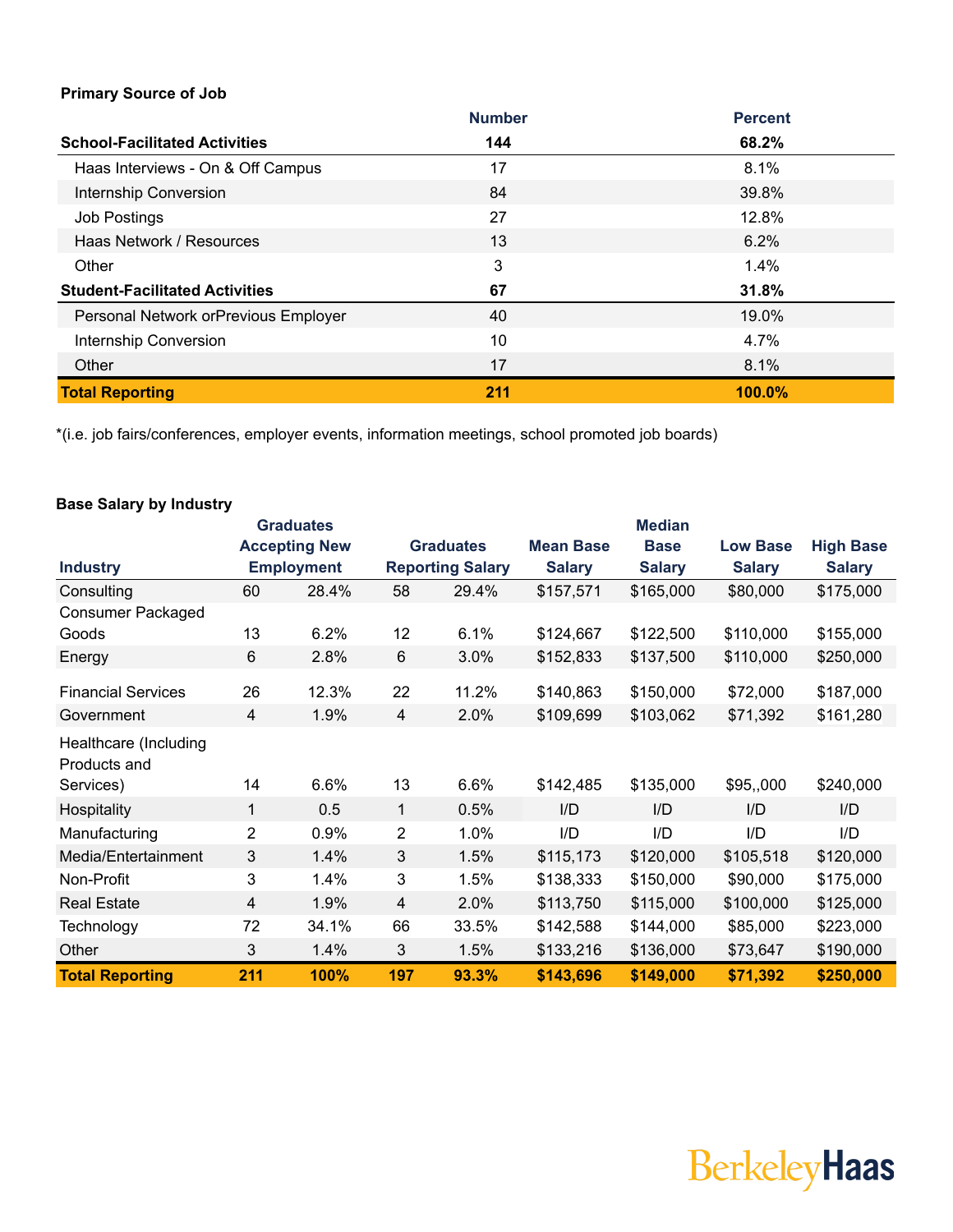#### **Base Salary by Function**

|                           |     | <b>Graduates Accepting</b> |                 | <b>Graduates</b>        | <b>Mean Base</b> | <b>Median Base</b> | <b>Low Base</b> | <b>High Base</b> |
|---------------------------|-----|----------------------------|-----------------|-------------------------|------------------|--------------------|-----------------|------------------|
| <b>Function</b>           |     | <b>New Employment</b>      |                 | <b>Reporting Salary</b> | <b>Salary</b>    | <b>Salary</b>      | <b>Salary</b>   | <b>Salary</b>    |
| Consulting                | 65  | 30.8%                      | 62              | 31.4%                   | \$154,182        | \$165,000          | \$80,000        | \$175,000        |
| Finance/Accounting        | 35  | 16.6%                      | 32              | 16.2%                   | \$141,055        | \$149,000          | \$72,000        | \$187,000        |
| <b>General Management</b> | 33  | 15.6%                      | 30              | 15.2%                   | \$134,582        | \$134,500          | \$73,647        | \$169,000        |
| Human Resources           | 3   | 1.4%                       | 3               | 1.5%                    | \$146,333        | \$149,000          | \$130,000       | \$160,000        |
| Marketing/Sales           | 23  | 10.9%                      | 21              | 10.7%                   | \$136,810        | \$130,000          | \$110,000       | \$250,000        |
| Information               |     |                            |                 |                         |                  |                    |                 |                  |
| Technology                | 29  | 13.7%                      | 28              | 14.2%                   | \$146,621        | \$144,250          | \$85,000        | \$223,000        |
| Operations/Logistics      | 11  | 5.2%                       | 10 <sup>°</sup> | 5.1%                    | \$135,340        | \$137,500          | \$95,000        | \$190,000        |
| Other                     | 12  | 5.7%                       | 11              | 5.6%                    | \$129,714        | \$125,000          | \$71,392        | \$240,000        |
| <b>Total Reporting</b>    | 211 | 100%                       | 197             | 93.3%                   | \$143,696        | \$149,000          | \$71,392        | \$250,000        |

### **Base Salary by International Region**

|                               |              | <b>Accepting New</b> |     | <b>Reporting</b> | <b>Mean Base</b> | <b>Median</b>      | <b>Low Base</b> | <b>High Base</b> |
|-------------------------------|--------------|----------------------|-----|------------------|------------------|--------------------|-----------------|------------------|
| <b>Region</b>                 |              | <b>Employment</b>    |     | <b>Salary</b>    | <b>Salary</b>    | <b>Base Salary</b> | <b>Salary</b>   | <b>Salary</b>    |
| Africa                        | 0            | 0%                   | 0   | 0.0%             | I/D              | I/D                | I/D             | I/D              |
| Asia                          | 10           | 4.7%                 |     | 3.6%             | \$121,589        | \$130,000          | \$101,894       | \$130,000        |
| Europe                        | $\mathbf{1}$ | 0.5%                 |     | 0.5%             | I/D              | I/D                | I/D             | I/D              |
| Latin America & the Caribbean | 8            | 3.8%                 |     | 3.6%             | \$81,362         | \$82,499           | \$71,392        | \$95,000         |
| North America                 | 192          | 91.0%                | 182 | 92.4%            | \$147,084        | \$150,000          | \$80,000        | \$250,000        |
| Oceania                       | 0            | 0%                   | 0   | $0.0\%$          | I/D              | I/D                | I/D             | I/D              |
| <b>Total Reporting</b>        | 211          | 100%                 | 197 | 93.3%            | \$143.696        | \$149,000          | \$71,392        | \$250,000        |

### **Base Salary by Domestic Region**

|                              |                | <b>Accepting New</b> |                | <b>Reporting</b> | <b>Mean Base</b> | <b>Median</b>      | <b>Low Base</b> | <b>High Base</b> |
|------------------------------|----------------|----------------------|----------------|------------------|------------------|--------------------|-----------------|------------------|
| <b>United States</b>         |                | <b>Employment</b>    |                | <b>Salary</b>    | <b>Salary</b>    | <b>Base Salary</b> | <b>Salary</b>   | <b>Salary</b>    |
| Mid-Atlantic                 | 7              | 3.3%                 | $\overline{7}$ | 3.8%             | \$131,160        | \$130,000          | \$100,000       | \$187,000        |
| Midwest                      | 6              | 2.8%                 | 6              | 3.3%             | \$159,583        | \$150,000          | \$110,000       | \$250,000        |
| <b>Northeast</b>             | 11             | 5.2%                 | 11             | 6.0%             | \$152,818        | \$158,000          | \$127,000       | \$172,000        |
| South                        | $\overline{2}$ | 0.9%                 | $\overline{2}$ | 1.1%             | I/D              | I/D                | I/D             | I/D              |
| Southwest                    | 12             | 5.7%                 | 12             | 6.6%             | \$140,000        | \$142,500          | \$80,000        | \$165,000        |
| West*                        | 154            | 73.0%                | 144            | 79.1%            | \$147,449        | \$150,000          | \$88,000        | \$240,000        |
| East Bay - CA                | 11             | 7.2%                 | 11             | 7.6%             | \$133,509        | \$127,000          | \$90,000        | \$240,000        |
| Greater Los Angeles - CA     | 15             | 9.8%                 | 15             | 10.4%            | \$141,680        | \$144,500          | \$115,000       | \$165,000        |
| San Francisco/North Bay - CA | 68             | 44.4%                | 63             | 43.8%            | \$152,913        | \$160,000          | \$95,000        | \$223,000        |
| Seattle - WA                 | 14             | 9.2%                 | 12             | 8.3%             | \$136,000        | \$144,000          | \$88,000        | \$165,000        |
| South Bay - CA               | 38             | 24.8%                | 35             | 24.3%            | \$148,457        | \$150,000          | \$120,000       | \$190,000        |
| Other                        | 7              | 4.6%                 | 7              | 4.7%             | \$148,754        | \$150,000          | \$120,000       | \$190,000        |
| <b>Total North America</b>   | 191            | 91.0%                |                | 182 94.8%        | \$147,084        | \$150,000          | \$80,000        | \$250,000        |

\*Given the school's location, we have chosen to show a detailed representation of our West Coast accepted offers. All data is Standards VI compliant.

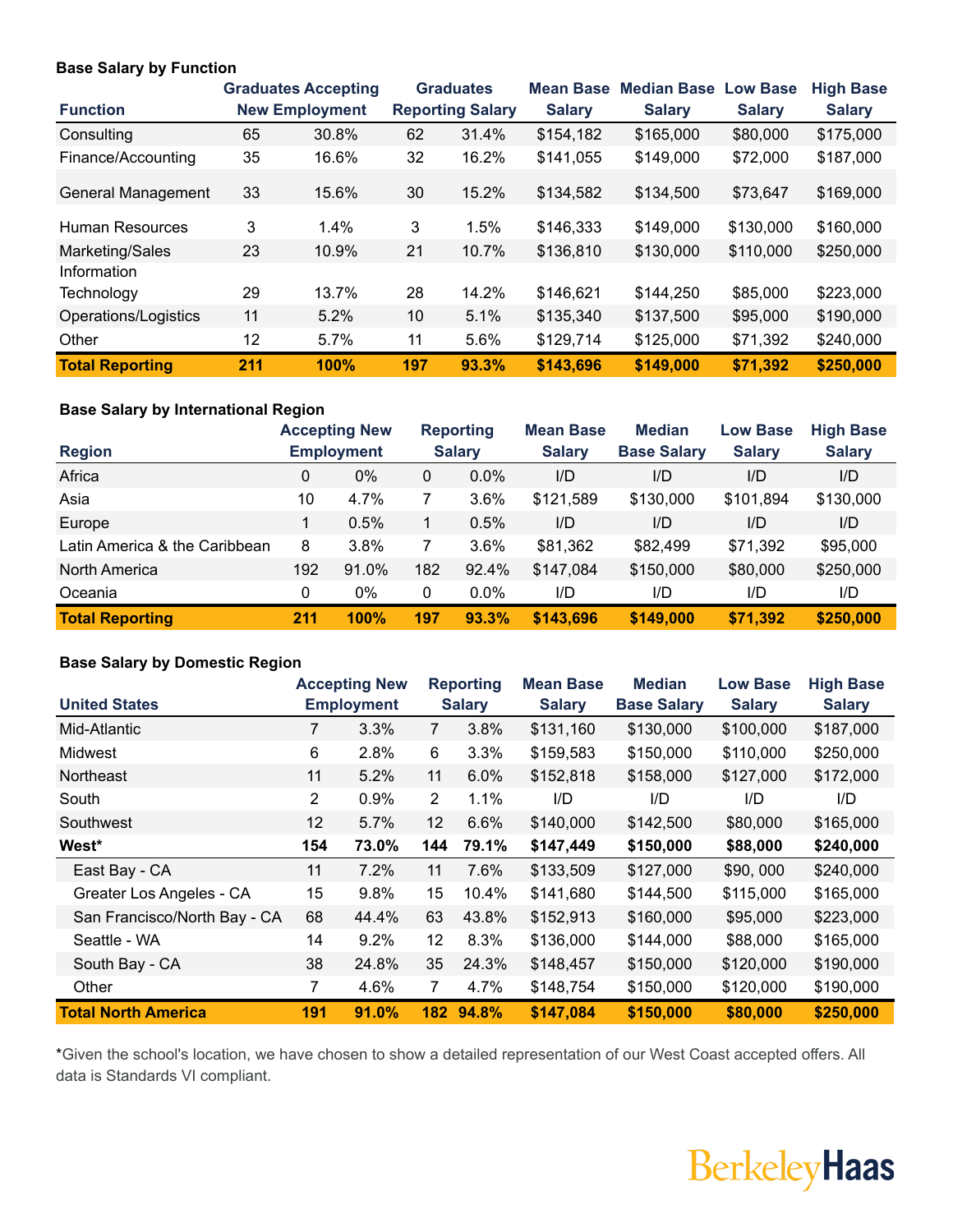## **Full-time Class of 2021 Employers**

| A.T. Kearney                                 | Credijusto                                        | JamCity                       | Tapestry                                         |
|----------------------------------------------|---------------------------------------------------|-------------------------------|--------------------------------------------------|
| Adobe Systems Inc.                           | Credit Suisse Group AG                            | <b>Joby Aviation</b>          | Tavant                                           |
| Aledade                                      | DataVisor                                         | L.E.K. Consulting             | The Bridgespan Group                             |
| Amazon.com, Inc.                             | David & Lucile Packard<br>Foundation              | Leap                          | The Wonderful Company                            |
| Amgen Inc.                                   | DaVita Inc.                                       | LingoAce                      | Third Plateau Social Impact<br><b>Strategies</b> |
| Analysis Group Inc.                          | <b>Deloitte Consulting LLP</b>                    | LionTree LLC                  | ThoughtSpot                                      |
| <b>Apeel Sciences</b>                        | Department of Health and<br><b>Human Services</b> | Little Otter                  | Twitter                                          |
| Apple, Inc.                                  | Deutsche Bank AG                                  | Lyra Health                   | UnitedHealth Group                               |
| <b>AWS Amazon Web Services</b>               | <b>Edwards Lifesciences</b>                       | Marathon Capital, LLC         | Unity Technologies                               |
| <b>Bain &amp; Company</b>                    | Embark Trucks, Ink.                               | <b>MasterCard Advisors</b>    | Upstart                                          |
| <b>Bank of America</b>                       | <b>Entourage Effect Capital</b>                   | <b>McKinsey &amp; Company</b> | Visa Inc.                                        |
| BeiGene, Ltd.                                | <b>Epic Games</b>                                 | Mercari US                    | VMware                                           |
| <b>BitGo</b>                                 | <b>Evercore Partners</b>                          | <b>Microsoft Corporation</b>  | Warner Bros.                                     |
| <b>Blue Bear Capital</b>                     | <b>EY-Parthenon</b>                               | Morgan Stanley                | <b>Wells Fargo</b>                               |
| <b>Boeing</b>                                | Facebook, Inc.                                    | Mural                         | workchew                                         |
| Borrego Solar                                | Falabella                                         | Nike, Inc.                    | Workday, Inc.                                    |
| <b>Boston Consulting Group,</b><br>The (BCG) | Federal Bureau Of<br>Investigation                | PepsiCo, Inc.                 |                                                  |
| <b>Breakthrough Energy</b>                   | Fortive                                           | Perella Weinberg Partners     |                                                  |

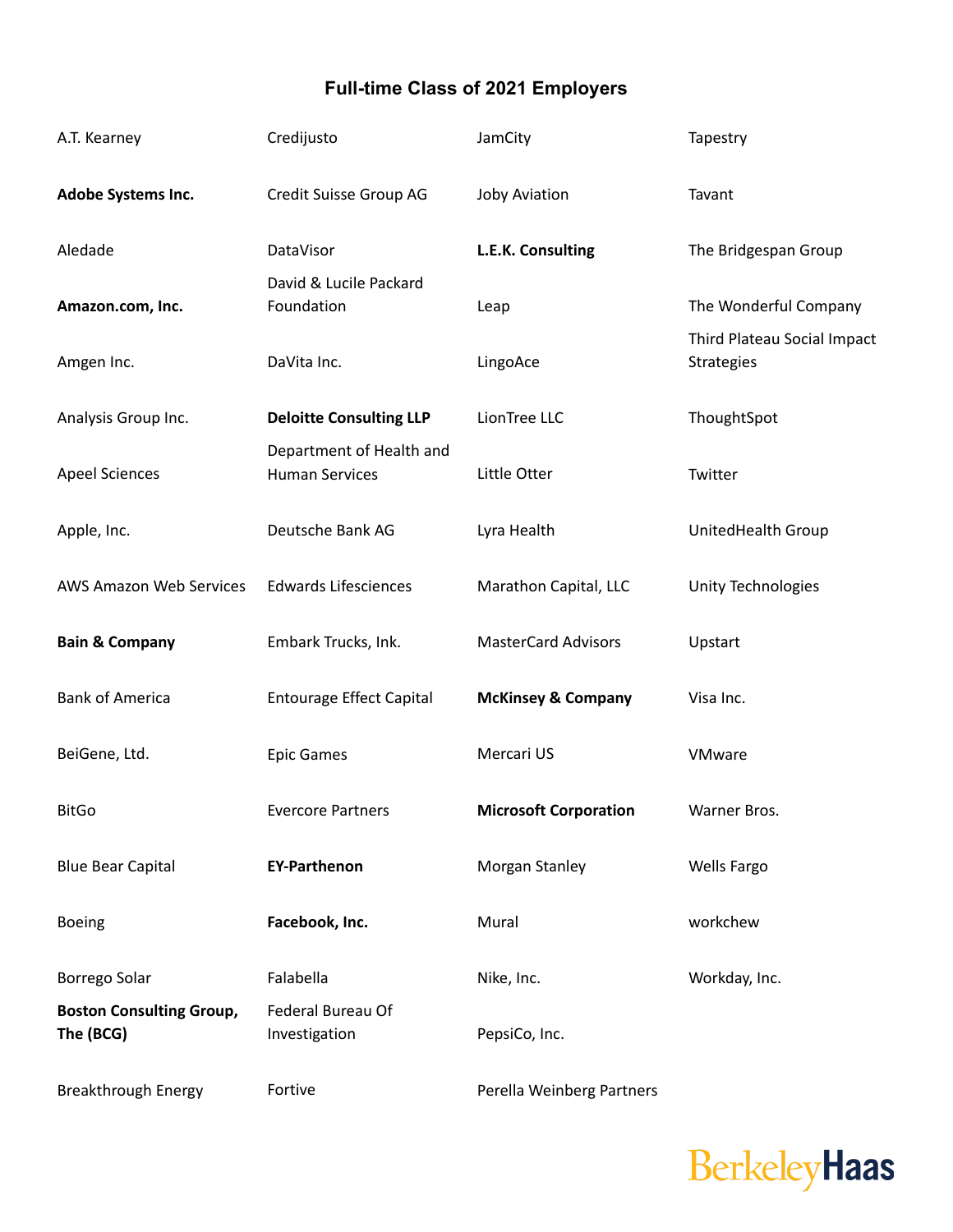| <b>Breca</b>                        | FutureProof                  | <b>PG&amp;E Corporation</b>        |
|-------------------------------------|------------------------------|------------------------------------|
| Bridge Partners, Inc.               | Genentech Inc.               | Pinterest                          |
| <b>ByteDance</b>                    | <b>General Mills</b>         | Prosono                            |
| California Department of<br>Finance | Generate Capital             | <b>PwC Strategy&amp;</b>           |
| <b>Camber Collective</b>            | Gilead Sciences Inc.         | <b>Radiation Detection Company</b> |
| <b>Camus Energy</b>                 | Ginger                       | Rentspree                          |
| Canoo                               | Google                       | RippleWorks Foundation             |
| Chamber of Deputies of Brazil       |                              |                                    |
| (House of Representatives)          | <b>Grosvenor Group</b>       | Salesforce.com                     |
| Cisco Systems, Inc.                 | Hippo                        | Samsung                            |
| Clorox Company, The                 | Hippo Insurance              | Samsung Global Strategy<br>Group   |
| Coalition Inc.                      | IL MAKIAGE                   | ServiceNow                         |
| Compania de Seguros de Vida         |                              |                                    |
| Consorcio Nacional de               | <b>International Finance</b> |                                    |
| Seguros S.A                         | Corporation (IFC)            | Splunk, Inc.                       |
| Comvex                              | <b>Intersect Power</b>       | SquareTrade                        |
| Constellation Brands, Inc.          | Intuit                       | Starwood Capital Group L.L.C.      |

Note: Employers hiring 3+ students are listed in **bold**.